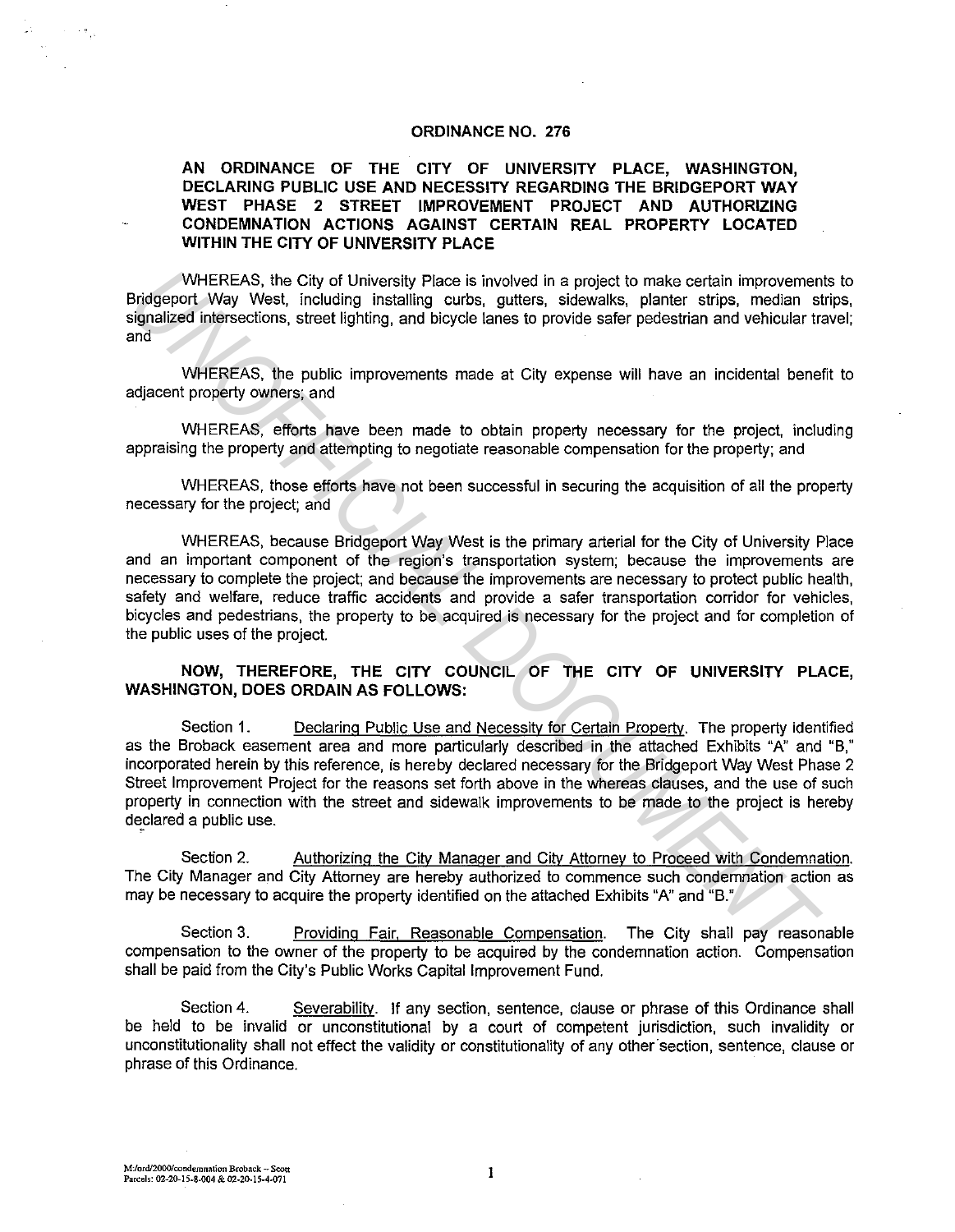Section 5. **Publication and Effective Date.** A summary of this Ordinance consisting of its title shall be published in the official newspaper of the City. This ordinance shall be effective five (5) days after its publication.

### **PASSED BY THE CITY COUNCIL ON THIS 15th DAY OF MAY, 2000.**

**ATTEST:** 

Que Drance

When the Company of the Company of the Company of the Company of the Company of the Company of the Company of the Company of the Company of the Company of the Company of the Company of the Company of the Company of the Com

Date of Publication: Effective Date:

May 19, 2000 May 24, 2000

**M:Jord/2000/condemnation Broback- Scott Parcels: 02-20-15-8-004 & 02-20.15-4-071** 

 $\omega(\omega)$  ,  $\omega(\omega)$  ,  $\omega(\omega)$ 

2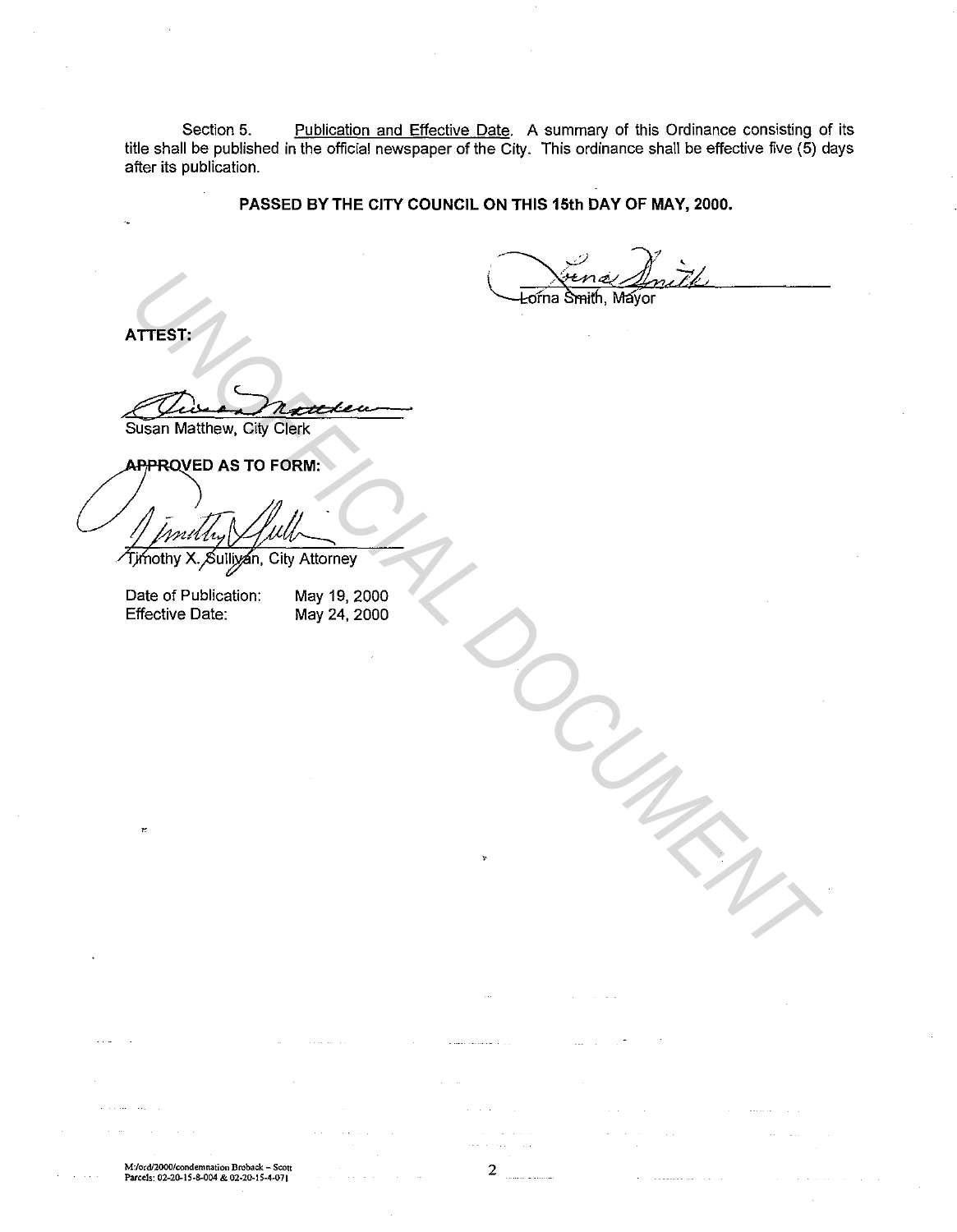# **ORDINANCE NO. 276 EXHIBIT A**

### **BROBACK EASEMENT OVER PARCEL NUMBER 30 (SCOTT)**

# **PARCEL DESCRIPTION**

Commencing at the southwest corner of the south half of the northwest quarter of the northwest quarter of the southeast quarter of Section 15, Township 20 North, Range 2 East of the W. M.; thence along the south line of said subdivision, north 89° 00' 23" east 170.04 feet; thence north 00° 10' 40" east parallel with the west line of said subdivision 170.71 feet, more or less, to a line parallel with and 159 feet south of the north line of said subdivision; thence west parallel with the north line of said subdivision, 170 feet, more or less, to the west line of said subdivision; thence south along the west line of said subdivision, to the point of beginning. BROBACK EASEMENT OVER PARCEL NUMBER 30 (SCOTT)<br>
Demonation gatter southwest corner of the south half of the northwest quarter of the northwest quarter<br>
the southwest custors of Section 15, Township 220 North, Range 2 East

EXCEPT Bridgeport Way West (75<sup>th</sup> Avenue West) on the west.

TOGETHER with a non-exclusive easement for ingress, egress and utilities and for road purposes over a strip of land 30 feet in width, the center line of which is described as follows:

Commencing at the intersection of the east line of Bridgeport Way and the north line of the south half of the northwest quarter of the northwest quarter of the southeast quarter of Section 15, Township 20 North, Range 2 East of the W. M.; thence along east line of Bridgeport Way south 00° 10' 40" west 159 feet to the true point of beginning; thence from said point of beginning north 88° 57' 06" east 114.50 feet, thence north 61° 27' 06" east 29 feet to the terminus point of said center line.

EXCEPT from said easement that portion thereof lying within the above described property.

## **EASEMENT DESCRIPTION**

The easement retained by Broback in the above described parcel for a sign advertising University Park.